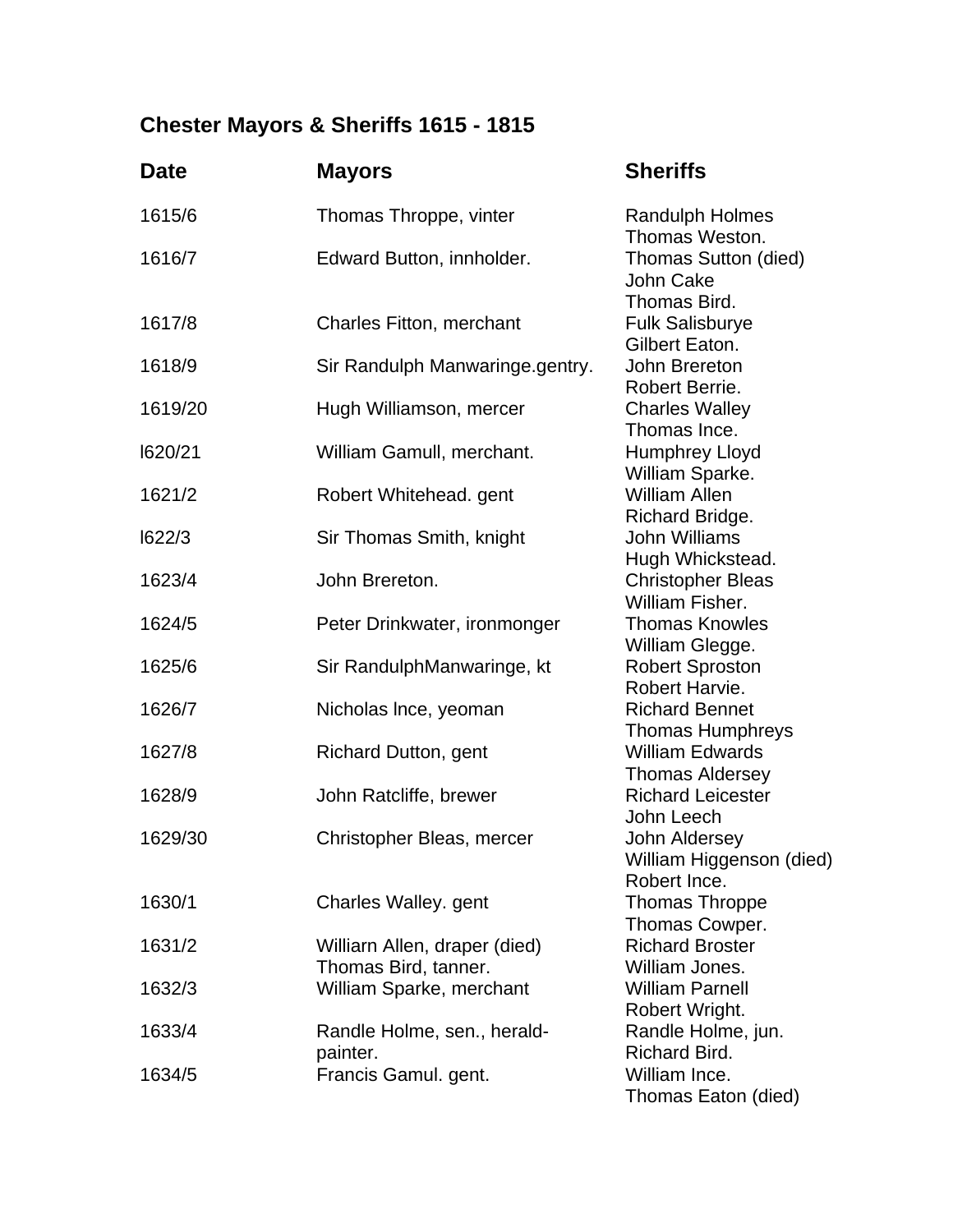|         |                               | <b>Edward Evans.</b>       |
|---------|-------------------------------|----------------------------|
| 1635/6  | Thomas Knowles, ironmonger    | <b>Thomas Crosse</b>       |
|         |                               | Calvin Bruen.              |
| 1636/7  | William Edwardes, ironmonger  | <b>Edward Bradshaw</b>     |
|         |                               | Owen Hughes.               |
| 1637/8  | Thomas Throppe, merchant      | <b>Thomas Weston</b>       |
|         |                               | William Wilcocke.          |
| 1638/9  | Robert Sproston, feltmaker.   | <b>Philip Sproston</b>     |
|         |                               | <b>William Drinkwater.</b> |
| 1639/40 | Robert Harvie, ironmonger     | <b>Richard Bradsawe</b>    |
|         |                               | Raphe Hutton.              |
| 1640/1  | Thomas Aldersey, ironmonger   | <b>John Whittell</b>       |
|         |                               | Edward Hulton.             |
| 1641/2  | Thomas Cowper, ironmonger     | <b>Thomas Mottershed</b>   |
|         |                               | Hugh Leigh.                |
| 1642/3  | William Ince, yeoman.         | <b>William Crompton</b>    |
|         |                               | John Johnson               |
| 1643/4  | Randle Holmeyounger           | <b>William Whittell</b>    |
|         | (jun.) herald-painter         | William Benett.            |
| 1644/5  | Charles Walley, innholder.    | <b>Humphrey Phillips</b>   |
|         |                               | Rafe Davies (died)         |
|         |                               | Randulph Richardson.       |
| 1645/6  |                               |                            |
| 1646/7  | William Edwardes, iron monger | John Wynne                 |
|         | & merchant.                   | Richard Sproston.          |
| 1647/8  | Robert Wright (died)          | <b>William Wright</b>      |
|         | Edward Bradshawe, mercer      | <b>Richard Minshull</b>    |
| 1648/9  | Richard Bradshaw, merchant    | Jonathan Ridge             |
|         | Gerard Johnes.                |                            |
| 1649/50 | William Crompton, merchant    | <b>Thomas Parnell</b>      |
|         |                               | Robert Cappur.             |
| 1650/   | <b>Richard Leicester</b>      | John Anderson              |
|         |                               | Thomas Reale               |
| 1651/2  | Owen Hughes, merchant (died)  | <b>Thomas Hands</b>        |
|         | John Johnson, merchant        | Hugh Mowson.               |
| 1652/3  | William Bennett, mercer       | <b>William Wilson</b>      |
|         |                               | <b>Richard Townsend.</b>   |
| 1653/4  | Edward Bradshawe, mercer      | <b>Daniell Greatback</b>   |
|         |                               | Charles Farrington.        |
| 1654/5  | Richard Byrd, tanner          | <b>Arthur Walley</b>       |
|         |                               | John Griffith.             |
| 1655/6  | William Wright, merchant      | <b>John Witter</b>         |
|         |                               | John Poole                 |
| 1656/7  | Peter Leigh, Ironmonger       | Thomas Rohinson.           |
|         |                               | Raphe Burroughes.          |
| 1657/8  | Richard Mynshull, ironmonger  | William Streete.           |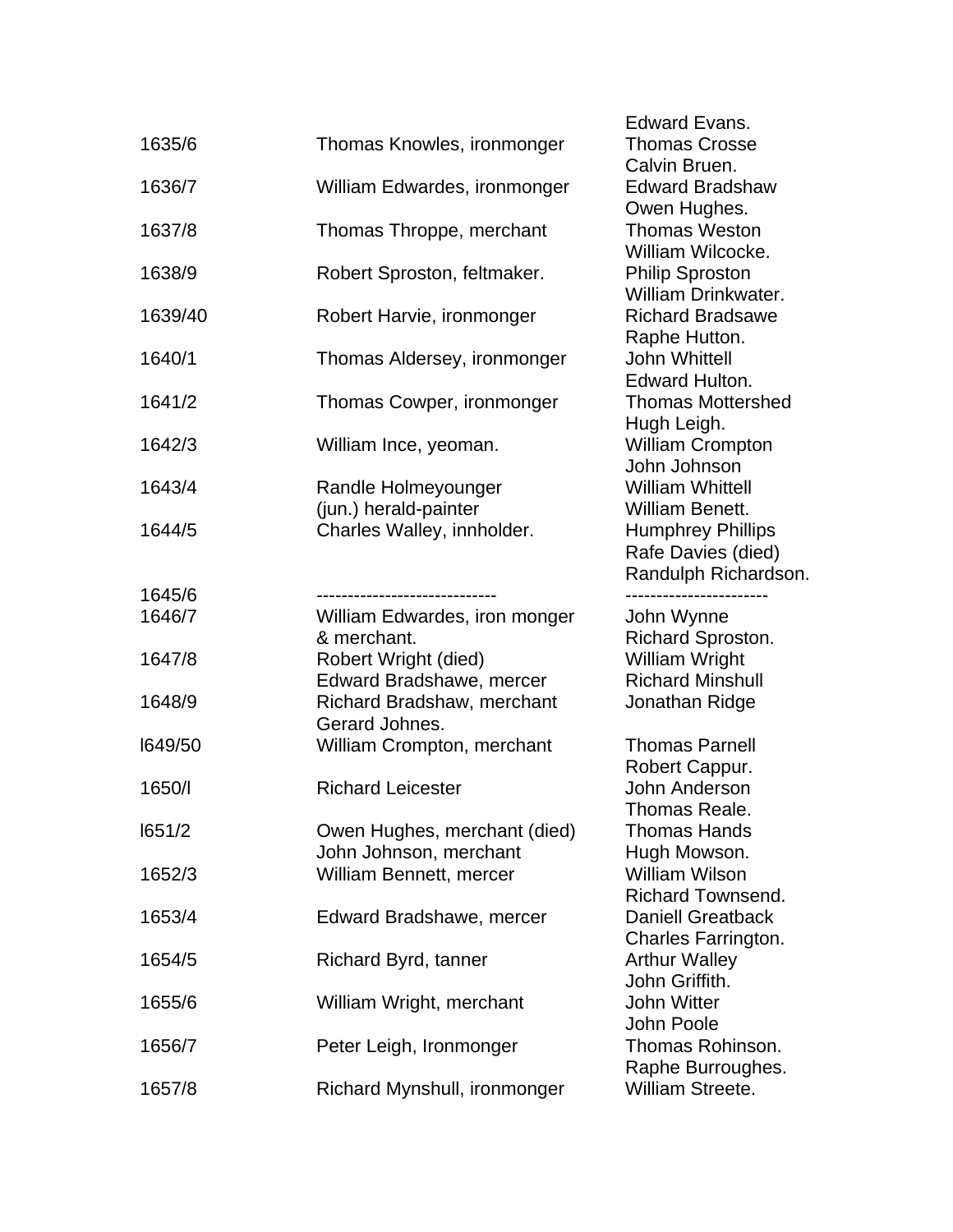| 1658/9  | Thomas Hand (died), merchant.       | VVIII<br>Wil1      |
|---------|-------------------------------------|--------------------|
|         | Gerrald Jones, goldsmith.           | Ran                |
| 1659/60 | John Johnson, merchant              | Tho                |
|         |                                     | Joh                |
| 1660/1  | Arthur Walley mercer                | <b>Rich</b>        |
| 1661/2  | Thomas Throppe, merchant            | Ran<br>Rich        |
|         |                                     | Johi               |
| 1662/3  | Richard Broster sen, tanner         | Johi               |
|         |                                     | Willi              |
| 1663/4  | John Poole haberdasher              | Cha                |
|         |                                     | Edw                |
| 1664/5  | Richard Taylor, draper.             | Rob<br><b>Rich</b> |
| 1665/6  | RandleOulton, beerbrewer            | Gav                |
|         |                                     | Rich               |
| 1666/7  | William Streete, beerbrewer.        | Hen                |
|         |                                     | Willi              |
| 1667/8  | <b>Richard Harrison, beerbrewer</b> | Willi              |
| 1668/9  | Charles Ea.rl of Derby (Aristoc.)   | Rob<br><b>Rich</b> |
|         |                                     | Johi               |
| 1669/70 | Robert Morrey, barber-surgeon.      | Tho                |
|         |                                     | Owi                |
| 1670/1  | Thomas Wil1cocke, mercer            | Willi              |
|         |                                     | Tho                |
| 1671/2  | William Wilson, sen., tanner        | Rob                |
| 1672/3  | Gawen Hudson, merchant.             | Tho<br>Gec         |
|         |                                     | Ben                |
| 1673/4  | Thomas Simpson, ironmonger          | Wil1               |
|         |                                     | Pete               |
| 1674/5  | Richard Wright, innholder.          | Edw                |
|         |                                     | Isaa               |
| 1675/6  | Henry Lloyd, draper                 | Natl<br>Tho        |
| 1676/7  | John Yonge, mercer                  | Tho                |
|         |                                     | Rob                |
| 1677/8  | Wil1iam Ince, jun., merchant        | Tho                |
|         |                                     | Johi               |
| 1678/9  | William Harvey, innholder           | Hug                |
|         |                                     | Rob                |
| 1679/80 | William Williams, innholder         | Ran<br>Frar        |
| 1680/1  | John Anderson, merchant             | Johi               |
|         |                                     |                    |

 William Brestowe. iam Haywood. dle Oulton. mas Willcocke. n Knowles. hard Taylor. dle Bennet. hard Harrison. n Hulton. n Maddock. iam King. Irles Leinsley. vard Kinsey. ert Morrey. hard Key. ven Hudson. hard Annion. ry Lloyd. iam Warrington. iam Harvy. ert Caddicke. hard Wright. n Yong. mas Simpson.  $in$  Fllis. iam Williams. mas Bellington. ert Townsend. mas Ashton. orge Manwaring ijamin Chrichley. liam Ince. er Edwards. vard 0u1ton. ac Swift. haniel Williamson. mas Wright. mas Baker. ert Stone. mas Hand. n Mottershed. th Starkey. ert Fletcher. Idle Burroughes. ncis Skellerne. n Taylor.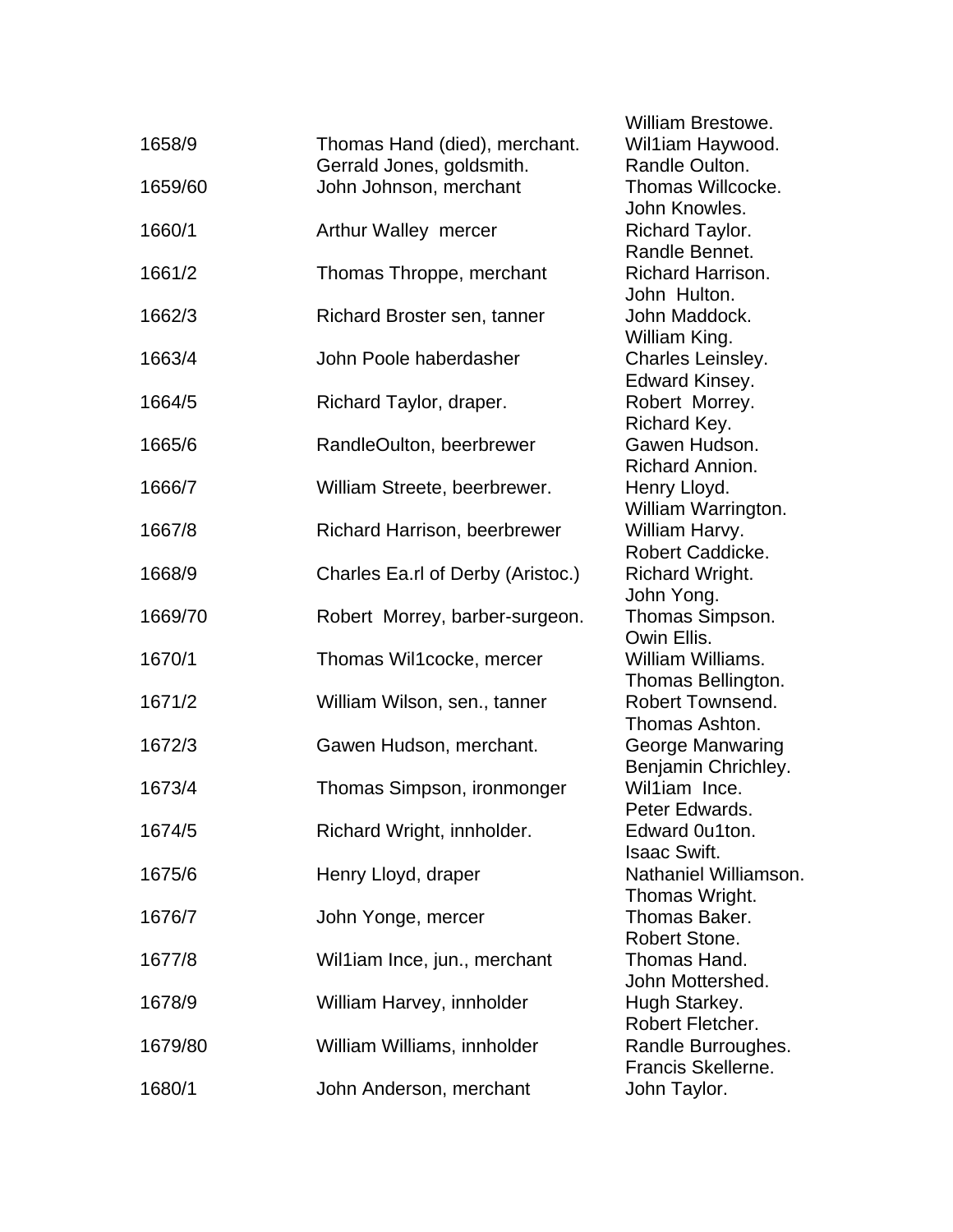|           |                                    | <i>vvilliam Starkey.</i>  |
|-----------|------------------------------------|---------------------------|
| 1681/2    | George Mainwaring, merchant.       | William Allen.            |
|           |                                    | Henry Bennet.             |
| 1682/3    | Peter Edwards, goldsmith           | Robert Hewit.             |
|           |                                    | William Bennet.           |
| 1683/4    | William Streete, beerbrewer        | John Williams.            |
|           |                                    | Robert Murrey.            |
| 1684/5    | Sir Thomas Grosvenor, Aristoc      | Richard Harrison.         |
|           |                                    | John Johnson.             |
| 1685/6    | William Wilson, tanner.(jun.)      | Randle Turner.            |
|           |                                    | <b>Richard Oulton.</b>    |
| 1686/7    | Edward Oulton, beerbrewer.         | <b>Puleston Partingto</b> |
|           |                                    | Mathew Anderton.          |
| 1687/8    | Hugh Starkey, barber-surgeon       | Edward. Starkey.          |
|           |                                    | Johnathen Whitbe          |
| 1688/9    | William Streete, beerbrewer        | Robert Murrey.            |
|           |                                    | John Golborne.            |
| 1689/90   | Francis Skellon, ironmonger        | <b>Edward Pertington</b>  |
|           |                                    | Randle Batho.             |
| 1690/1    | Nathaniel Williamson, mercer       | John Warrington.          |
|           |                                    | Robert Denteth.           |
| 1691/2    | Henry Earl of Warrington           | Thomas Maddock            |
|           | Aristoc                            | Michael Johnson.          |
| 1692/3    | Roger Whitley. gentry              | Joseph Maddocke           |
|           |                                    | John Burroughs.           |
| 1693/4    | Roger Whitley, gentry              | Thomas Ward.(Ha           |
|           |                                    | John Kynaston.            |
| 1694/5    | Roger Whitley, gentry              | Arthur Bolland.           |
|           |                                    | Thomas Bolldand.          |
| 1695/6    | Roger Whitley, gentry              | Tymonthy Deane.           |
|           |                                    | John Holland.             |
| 1696/7    | Peter Bennet, grocer               | James Mainwaring          |
|           |                                    | Owen Ellis.               |
| 1697/8    | William Allen, merchant.           | Peter Edwards.            |
|           |                                    | William Francis.          |
| 1698/9    | Henry Bennet, merchant             | <b>Thomas Parnell.</b>    |
|           |                                    | Thomas Wright.            |
| 1699/1700 | William Bennet, shoemaker          | <b>Edward Puleston</b>    |
|           |                                    | John Bradshaw.            |
| 1700/1    | Richard Oulton, beerbrewer. (died) | Humphrey Page.            |
|           | Hugh Starkey, barber-surgeon.      | Thomas Bowker.            |
| 1701/2    | Thomas Hand, draper                | <b>William Allen</b>      |
|           |                                    | William Loker.            |
| 1702/3    | Earl of Derby, Wm. (died)          | <b>John Minshull</b>      |
|           | aristoc.                           |                           |
|           | Michael Johnson, rnerchant         | <b>Thomas Partingtor</b>  |

 William Starkey. larrison. nson. Julton. Partington **Inderton.** Starkey. n Whitbey. borne. ertington. atho. rington. enteth. Maddocke. ohnson. . laddocke oughs. Nard.(Hand?) aston. Bolldand. and. ainwaring. S. rancis. Vright. dshaw. Bowker. oker.

Partington.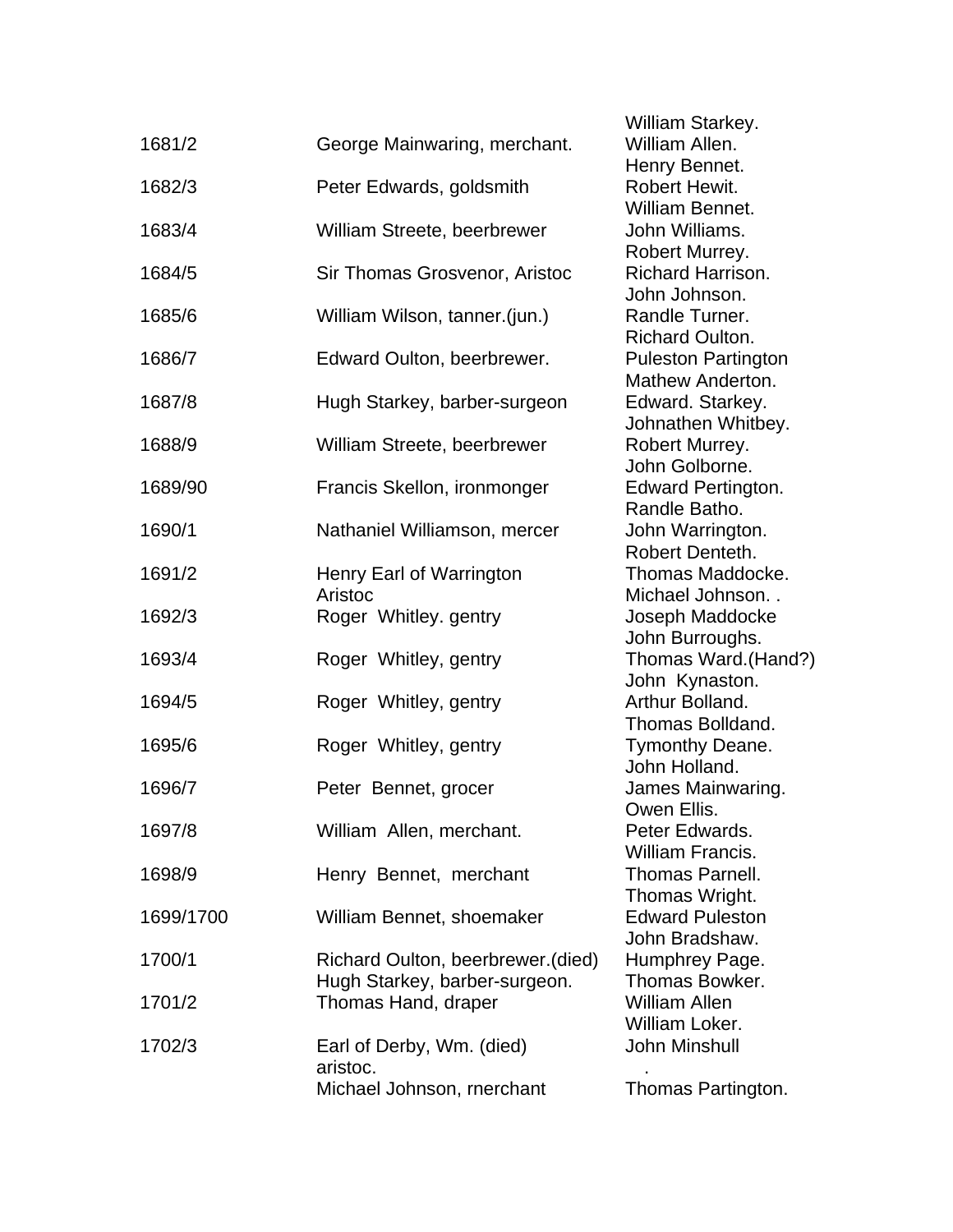| 1703/4  | Mathew Anderton, innholder          |        |
|---------|-------------------------------------|--------|
| 1704/5  | <b>Edward Partington, mercer</b>    |        |
| 1705/6  | <b>Edward Puleston, draper</b>      |        |
| 1706/7  | Puleston Partington,<br>watch-maker | F<br>F |
| 1707/8  | Humphrey Page, stationer.           |        |
| 1708/9  | James Mainwaring, merchant          |        |
| 1709/10 | William Allen, merchant             |        |
| 1710/11 | Thomas Partington, merchant         |        |
| 1711/2  | John Minshull, stationer            |        |
| 1712/3  | John Thomason, brewer               |        |
| 1713/4  | John Stringer, haberdasher          |        |
| 1714/5  | Francis Sayer, plumber & glasier    |        |
| 1715/6  | Sir Richard Grosvenor, Aristoc      |        |
| 1716/7  | Henry Bennett, merchant             |        |
| 1717/8  | Joseph Hodgson, stationer           | Ņ      |
| 1718/9  | Alexander Denton. draper            |        |
| 1719/20 | Randle Bingley, upholsterer         |        |
| 1720/1  | Thomas Edwards, linen-draper        | F      |
| 1721/2  | Thomas Wilson, innholder            |        |
| 1722/3  | Laurence Gother, ironmonger         | ľ      |
| 1723/4  |                                     |        |
|         | Robert Pigot, gent                  |        |
| 1724/5  | John Parker, apothecary             | ξ      |
| 1725/6  | Thomas Bolland, barber - surgeon    | E      |

3eorge Bennion John Thomason. Daniel Perk. Thomas Hoghton. John Stringer. Randle Holme. Thomas Davies Francis Sayer. Thomas Williams. Joseph Hodgson. James Comberbach. Alexander Denton. Henry Bennett. Randle Bingley. Hugh Colley. Edward Burrowes. Thomas Edwards. Thomas Wilson. Robert Crosby. Laurence Gother. John Parker. Thomas Bolland. John Parker. Peter Leadbeater. **Nilliam Hughes.**  Thomas Brocke. John Pemberton. James Johnson. Massey. George Johnson. Thomas Williams Peter Ellams. William Johnson (died). Thomas Bridge. Thomas Clark. Roger Massey. John Cotgreave. Vathaniel Wright. Thomas Hiccocke. John Marsden Thomas Duke. Peter Parry. Charles Bingley. Edward Swanbrooke. Samuel Jarvis. Edmond Parker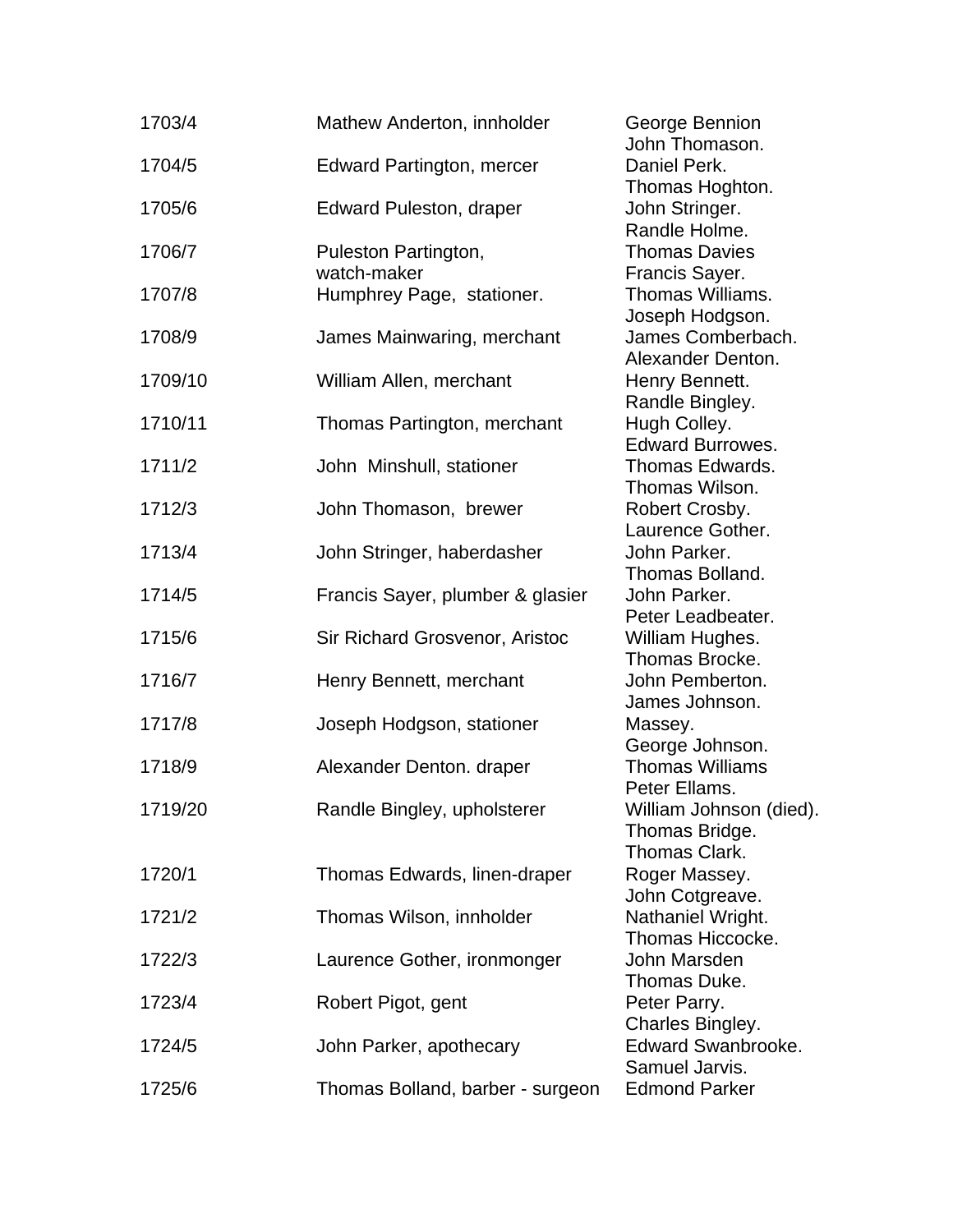| 1726/7  | John Parker, apothecary        |
|---------|--------------------------------|
| 1727/8  | James Comberback, merchant     |
| 1728/9  | William Hughes, innholder      |
| 1729/30 | Thomas Brocke, peweterer       |
| 1730/1  | John Pemberton, ropier         |
| 1731/2  | Trafford Massie, ironmonger    |
| 1732/3  | George Johnson, chandler       |
| 1733/4  | Peter Ellames, apothecary      |
| 1734/5  | Roger Massey, linen draper     |
| 1735/6  | John Cotgreave, brewer         |
| 1736/7  | Watkin Williams, gent.         |
| 1737/8  | Sir Robert Grosvenor, Aristoc. |
| 1738/9  | Nathaniel Wright, ironmonger   |
| 1739/40 | John Marsden, merchant         |
| 1740/1  | Thomas Duke, wet-glover        |
| 1741/2  | Charles Bingley, chandler      |
| 1742/3  | Samuel. Jarvis, silk-weaver.   |
| 1743/4  | Thomas Davies, draper          |
| 1744/5  | Thomas Maddock, goldsmith      |
| 1745/6  | Henry Ridly, draper            |
| 1746/7  | Edward Yearsley, mercer.       |
| 1747/8  | William Edwards, linen-draper. |

 . Arthur Mercer. James Burroughs. Thomas Davies. Thomas Maddock. Thomas Gother. Joseph Parker. Randle Bingley. John Frances. Thomas Ravenscroft. Andrew Duke. Gorge Fernall. Henry Ridly. Edward Yearsley Edward Nichols. William Edwards. Charles Mylton . Robert Bolland. **Edward Griffiths.**  Francis Bassahs. William Speed. Peter Potter. Thomas Bingley. John Hallwood. Ralph Probert. Thomas Broster. John Dicas. John Snow. Henry Pemberton. William Vizer. Edmund Bolland. William Smith. Edward Partington. Benjamin Perrin. Robert Cawley (died). John Page. William Cowper. Benjamin Maddock. John Egerton. Peter Dewsbury. Richard Richardson. Thomas Massey. George Griffies. Robert Maddock. Thomas Bridge. James Walley. Thomas Cotgreave.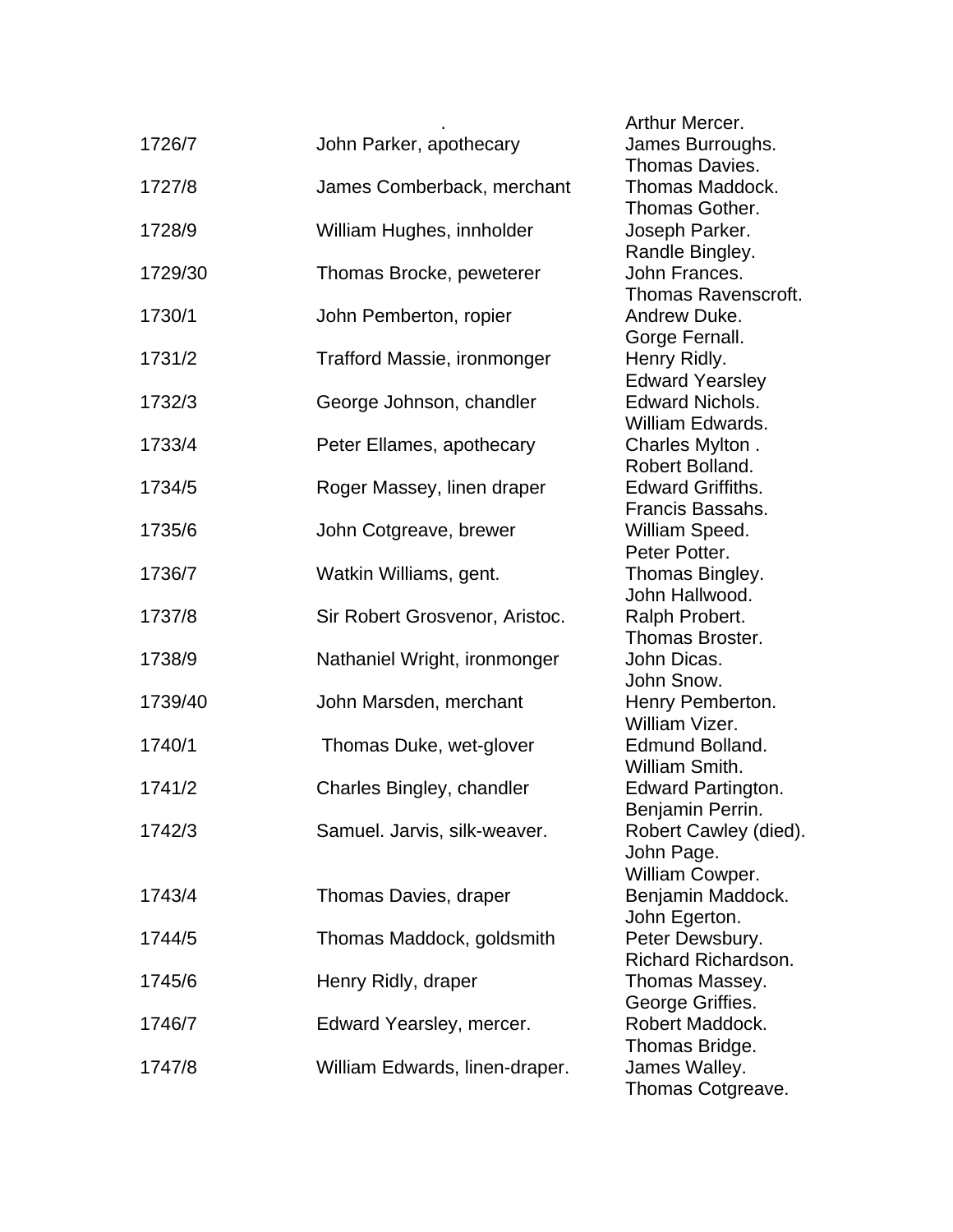| 1748/9  | Edward Griffith, ironmonger.            | John. Lawton.<br>Peter Ellames.                   |
|---------|-----------------------------------------|---------------------------------------------------|
| 1749/50 | Thomas Bingley, ironmonger.             | Charles Parry.<br>Henry Hesketh.                  |
| 1750/1  | John Hallwood, ironmonger.              | Holme Burrowes.<br>John Dicas.                    |
| 1751/2  | Ralph Probert, feltmaker.               | John Hiccock.<br>James Brjscoe (died).            |
| 1752/3  | Thomas Broster, cutler.                 | Johh Bridge.<br>Thomas Hart.<br>Ed\ward Burrowes. |
| 1753/4  | Edmund Bolland, mercer.                 | Richard Ledsham.<br><b>Richard Ollerhead.</b>     |
| 1754/5  | William Cowper, physician.              | Thomas Astle.<br>John Kelsall.                    |
| 1755/6  | John Page, stationer                    | <b>Charles Boswell.</b><br>Joseph Wilkinson.      |
| 1756/7  | Peter Dewsbury, tailor                  | John Johnson.<br>George French.                   |
| 1757/8  | Richard Richardson, goldsmith           | Robert Lloyd.<br>Thomas Craven.                   |
| 1758/9  | Thomas Cotgreave, linen draper.         | Thomas Randles.<br>John Lawton.                   |
| 1759/60 | Sir Richard Grosvenor, Aristoc.         | Thomas Slaughter.<br>Peter Morgan.                |
| 1760/1  | Thomas Grosvenor, gentry                | Thomas Marsden.<br>Samuel Bob.                    |
| 1761/2  | Thomas Cholmondeley, gentry.            | Joseph Crew.<br>Joseph Dyson.                     |
| 1762/3  | Henry Hesketh, merchant.                | John Drake.<br>William Dicas.                     |
| 1763/4  | Holme Burrows, cutler.                  | Thomas Griffith.<br>John Thomas.                  |
| 1764/5  | <b>Edward Burrowes, feltmaker</b>       | James Brodhurst.<br>Francis Walley.               |
| 1765/6  | Richard Ollerhead, apothecary.          | David Smith.<br>John Hart.                        |
| 1766/7  | Thomas Astle, cabinet-maker.            | Thomas Bowers.<br>Williarn Seller.                |
| 1767/8  | John Kelsall, attorney.                 | Robert Williams.<br>Gabriel Smith.                |
| 1768/9  | <b>Charles Boswell, brewer</b>          | Joseph Snow.<br>Pattison Ellarnes.                |
| 1769/70 | George French, haberdasher &<br>toyman. | Thomas Powell.<br>Thomas Amery.                   |
| 1770/1  | John Lawton, stationer.                 | Henry Higg.                                       |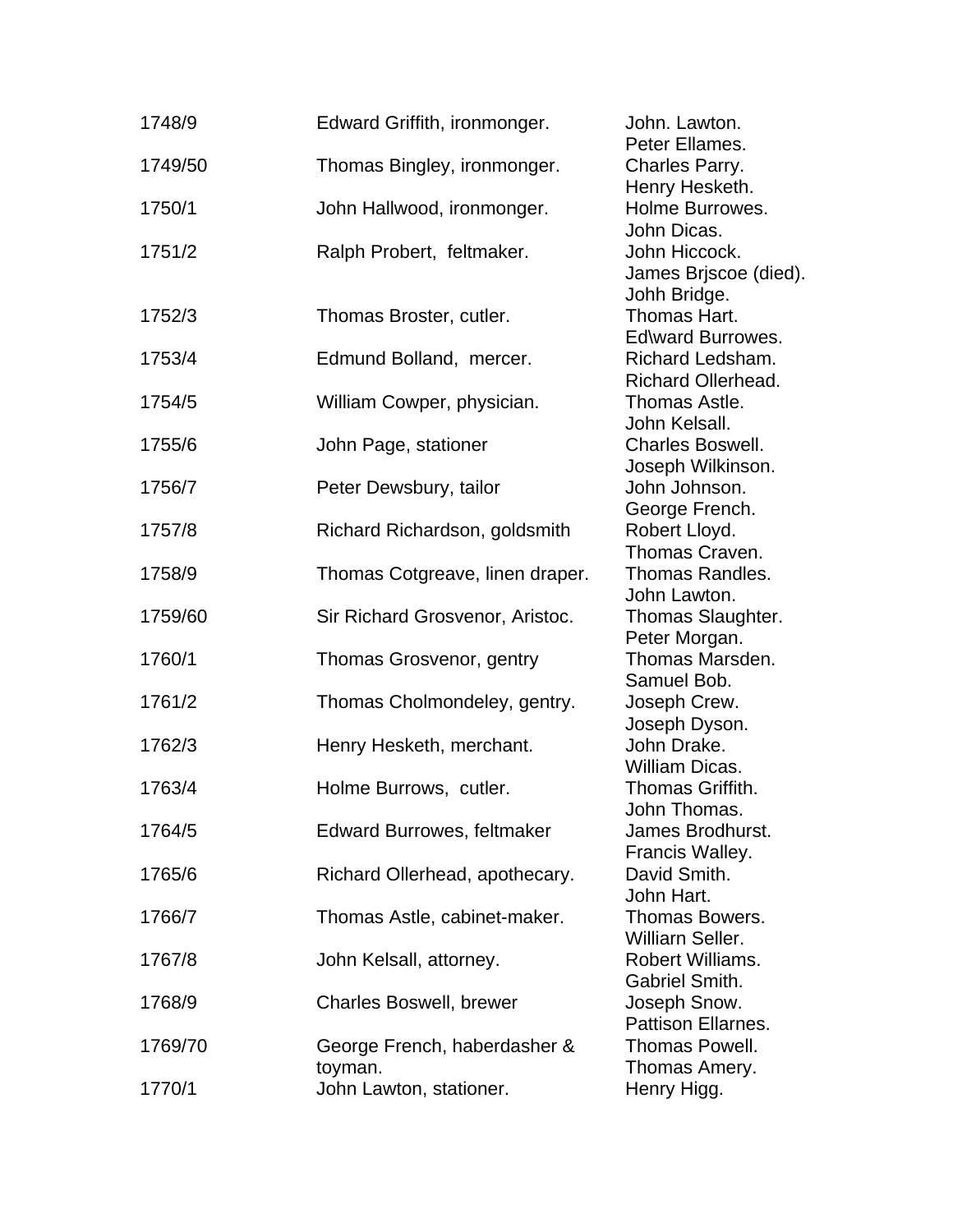| 1771/2  | Henry Vigars, gent.          |
|---------|------------------------------|
| 1772/3  | Joseph Crewe, apothecary.    |
| 1773/4  | Sir Watkin Williams, knight. |
| 1774/5  | Joseph Dyson, gent.          |
| 1775/6  | Thomas Griffith, grocer      |
| 1776/7  | James Brodhurst, apothecary. |
| 1777/8  | John Hart, innholder         |
| 1778/9  | William Seller, beerbrewer.  |
| 1779/80 | Gabriel Smith, watchmaker.   |
| 1780/1  | Joseph Snow, stuffweaver     |
| 1781/2  | Pattison Ellames, druggist.  |
| 1782/3  | Thomas Patton, currier       |
| 1783/4  | Thomas Amery, linendraper.   |
| 1784/5  | Henry Hegg, druggist.        |
| 1785/6  | John Bennett, wine merchant. |
| 1786/7  | Thomas Edwards, grocer       |
| 1787/8  | John Hallwood, ironmonger    |
| 1788/9  | John Legh, esq.              |
| 1789/90 | Robert Howell Vaugnan, esq.  |
| 1790/1  | Thornas Powell, upholsterer  |
| 1791/2  | Peter Broster, stationer     |
| 1792/3  | John Wright, barber          |
| 1793/4  | Thomas Richards, maltster.   |

 John Bennett. John Dymock. Thomas Edwards. John Hallwood. Thomas Lea. Edward Orme. William Turner. Richard Ledsham. William Corles. Thomas Patton. John Chamberlain. John Monk. Peter Broster. John Wright. George Johnson. Thomas Richards. Charles Francis. William Brick. George Bingley. William Harrison. Thomas Barnes. Rowland Jones. John Bramwell. Joseph T'urner. Samuel Bromfield. Cotton Probert. Daniel Smith. John Meacock. Richard Richardson. John Larden. Thomas Jones. Charles Panton. Edmund Bushell. Nathaniel Dewsbury. William Edwards. Andrew Davison. Thomas Bennion. Robert Whittle. Joseph Wright. Thomas Rathbone. John Hassall. Roger Hulton. Thomas Jenkins. John Johnson. Peter Wilkinson. William Seller.